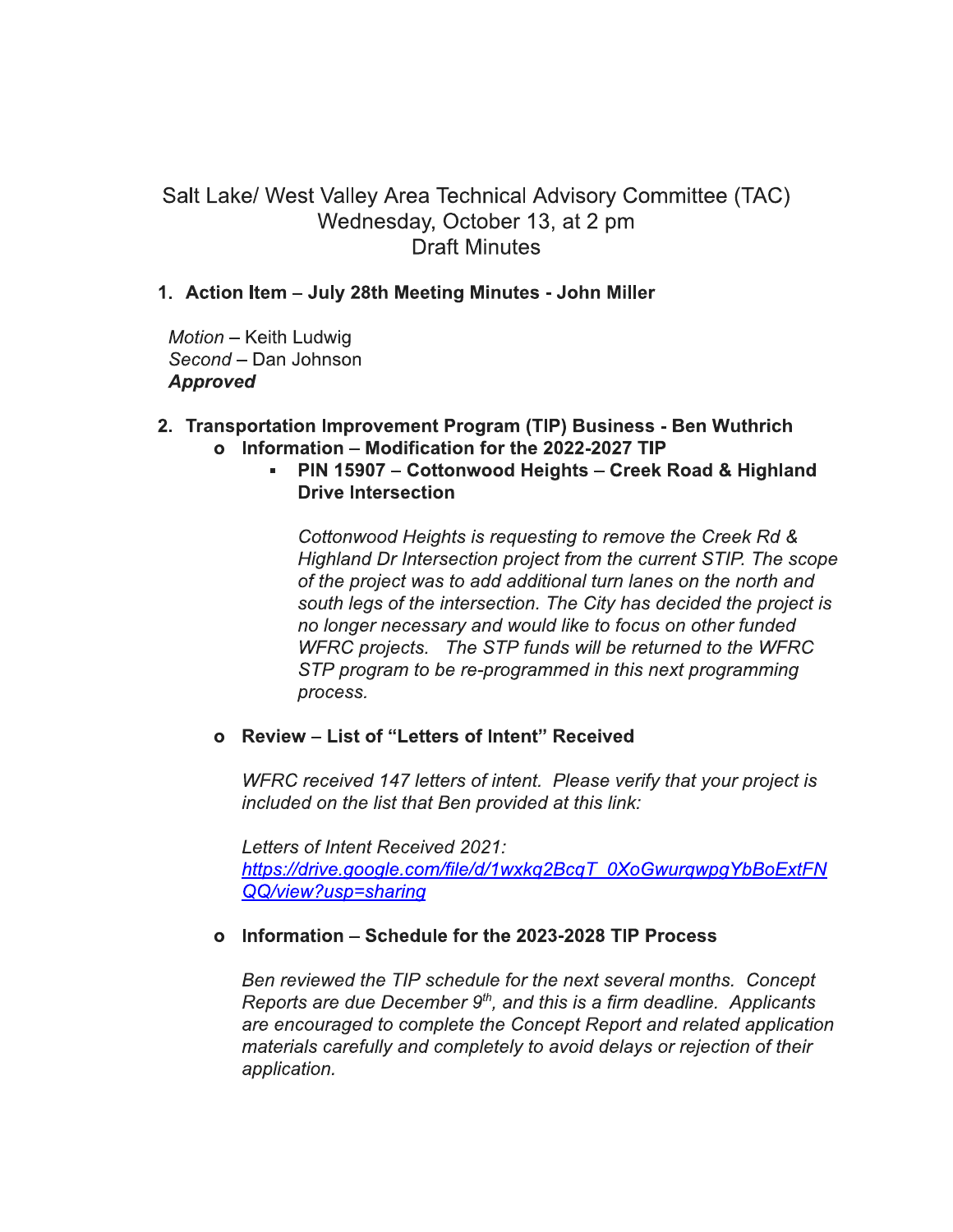## 3. Information Item – UTA TDM Annual Report - Michael Goldman

Vanpools are still the focus of UTA Rideshare although vanpools have decreased significantly as a result of the 2020 pandemic. Rideshare groups dropped from 427 pre-pandemic to 271 in May 2020. Currently vanpool groups are back to 353. No known cases of coronavirus spreading from vanpool contact, but there was passenger apprehension just the same.

UTA Rideshare is adopting a "self insurance" program to reduce costs.

## 4. Information Item - ATMS Annual Report - Tyler Laing

UDOT has invested in fiber optic connections to support ITS projects in the Salt Lake area such as cameras and traffic detection.

UDOT is experiencing success in reducing the number of Wrong Way Driver crashes by using heat sensors at 30 locations statewide to detect WWD.

## 5. Information Item - USRAP Data/ Star Rating - Kip Billings

WFRC is introducing usRAP as the criterion for evaluating project safety in the concept report. For the current TIP cycle the usRAP data will be added for information only for TAC members to become familiar with this resource. The usRAP (Roadway Assessment Program) evaluates safety related assets for each 100m segment of roadway by visual inspection. Based on the safety assets present, a Star Rating (1-5, 5 being the safest) is assigned. Countermeasures to reduce crashes are also included for project sponsor consideration.

The Concept Report form for this year will include a section to identify the Star Rating and Countermeasures most applicable to the proposed project location. A link will be included in the Concept Report form to the usRAP map on the WFRC website. To preview this map you may browse the WFRC website under Maps & Data, or go to the following link:

https://wfrc.maps.arcgis.com/apps/webappviewer/index.html?id=e3e0428210b 5474d8a889375981b03a5

## 6. Action Item - Proposed 2022 TAC Schedule - Ben Wuthrich

Draft 2022 TAC schedule shared. Meetings are typically the last Wednesday of the month for select months.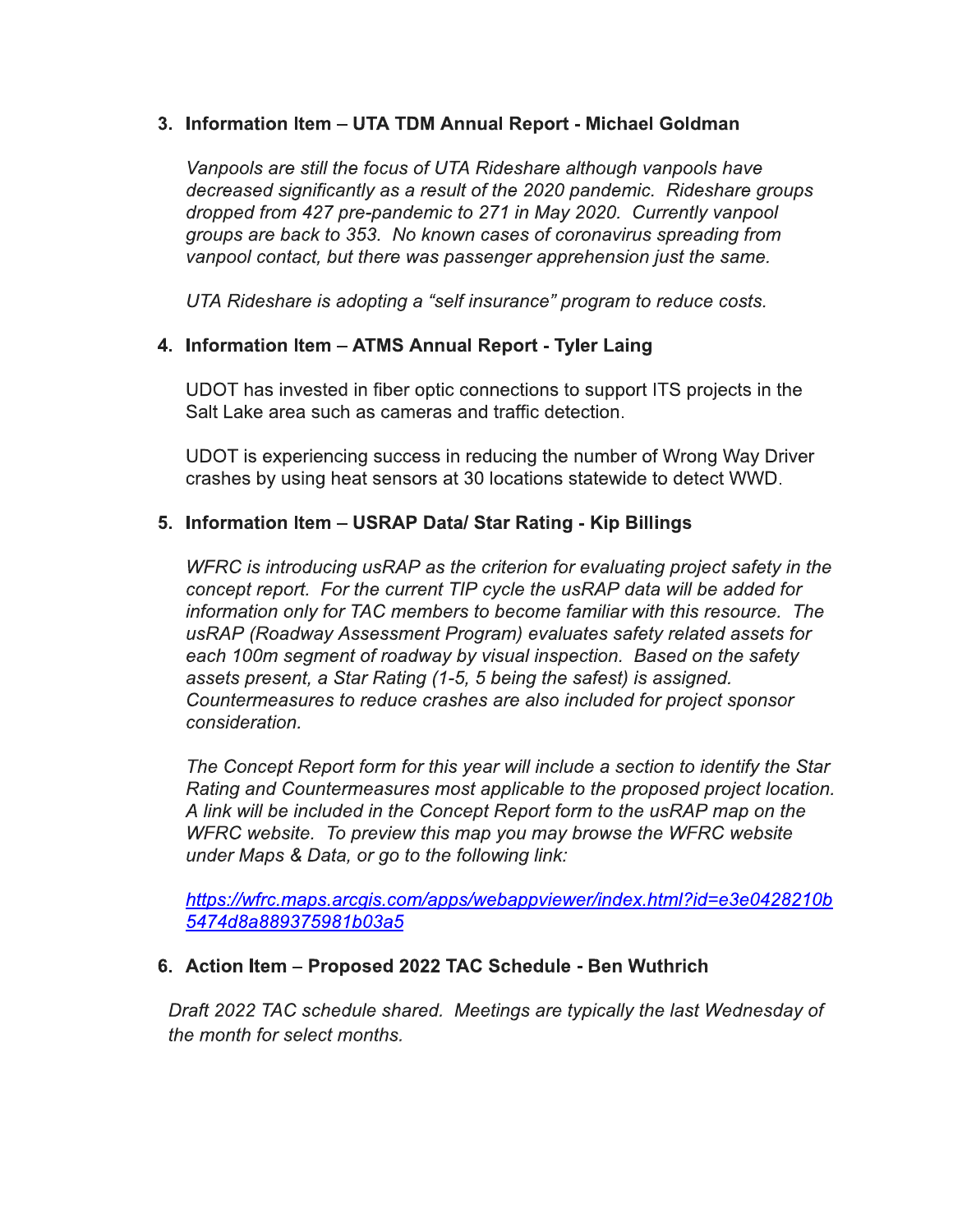2022 Schedule for Short Range TAC:

https://drive.google.com/file/d/1ISQ--d8qO4XsV7-csxoKbMWDVCoGMZvn/view? usp=sharing

Should we continue with virtual meetings or shift back to in person meetings? We could do a combination of the two, or certain in person meetings such as when project votes occur. Virtual meetings are a great time saver but lack the social connection and strengthened professional relationships of meeting in person.

Alma and others stated there is value with meeting in person, but there are time and health advantages to virtual meetings. Hybrid meetings are an attractive option (meeting in person with a video feed). WFRC has facilities for an in person meeting with video feed available.

Draft Schedule 2022 Jan 26 - (Utah City Engineers Conference) virtual Feb 23 - virtual Mar  $30 - in$  person May  $25 - in$  person Jul 27 - virtual Oct 12 - virtual

Motion that we meet in person with a video feed available to all.

Second: Ryan Kump

## **Approved**

## 7. Action Item - Vote on Vice-Chair - John Miller

Becka Roolf with Salt Lake City will be the TAC chair for 2022.

Nominations: Britney Ward (accepted) Second: Bill Baranowski **APPROVED** 

### 8. Other Business - John Miller

Helen Peters – Corridor preservation funds are available. The deadline is October 29<sup>th</sup>.